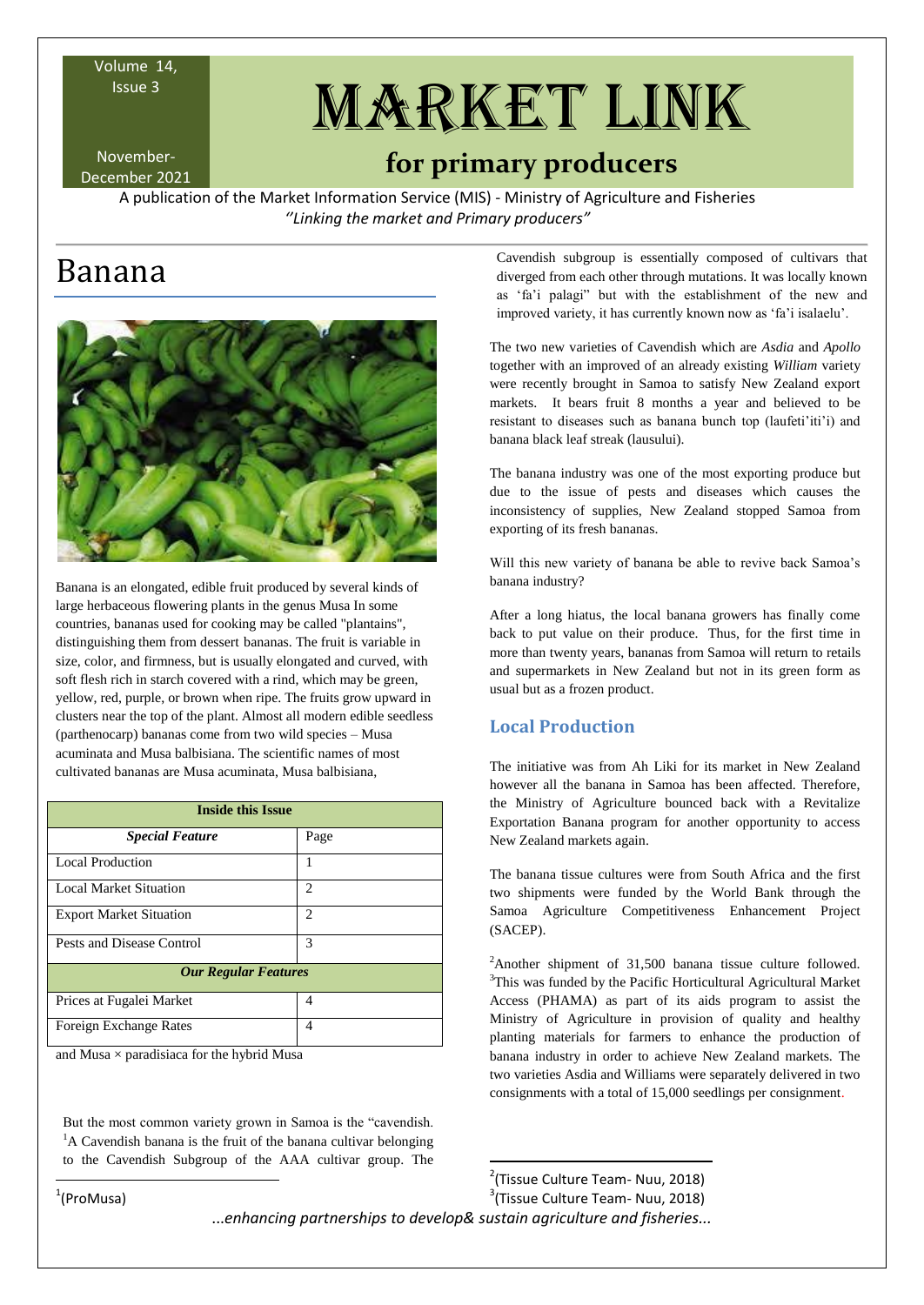

**Figure1: Asdia Variety**



**Figure 2: Williams Variety**

The Ministry approved only 30,000 banana meristems and evenly distributed to banana growers in both Savaii and Upolu. Now, cavendish is everywhere, and almost 80% of households in the country have access to Cavendish planting materials.

In Agriculture Census 2019, it has recorded that about 6,655 acres of agricultural lands in Samoa are covered by banana trees, and more than twenty thousand crop households growing banana.

# **Local Market Situation**

The new and improved variety is currently selling at local markets and supermarkets by few farmers either ripe or unripe. Unlike the prior varieties selling at the markets, the Cavendish banana differs itself in regards to its unique quality which consumers have favorably preference over it.



The arrival of the Banana bunchy top virus decimated the supplies of the banana in the local markets. In addition, cyclones have greatly caused more damage causing farmers to grow a different crop.

Figure 3 shows the trend of Average Supply and Average Prices of banana at local markets around the country from 2016 to 2021. The Average Supply has experienced a huge increased in 2019 after a few months of establishment of the Cavendish improved variety in the country. However, a slight decreased has recorded in 2020 and this is due to Covid-19 restrictions that limited the number of hours that allows farmers to sell their produced at the main local markets at Fugalei and Taufusi.



**Source: Samoa Bureau of Statistics**

<sup>4</sup> Figure 4 shows the monthly average supply and price for banana in 2021. Deceleration in supplying from August to November causes the price to reach its peaked of more than 10% in November but August has recorded the highest supply of more than 15% that pushes the price down to \$.97 per kilo

## Export Market Situation

The exportation of fresh banana to New Zealand has been ceased in 2019 because of some biosecurity issues. However, exporting of frozen banana to both New Zealand and Australia markets has been increased more effectively nowadays.

**Source: Samoa Bureau of Statistics**

4 Samoa Bureau of Statistics 2021

1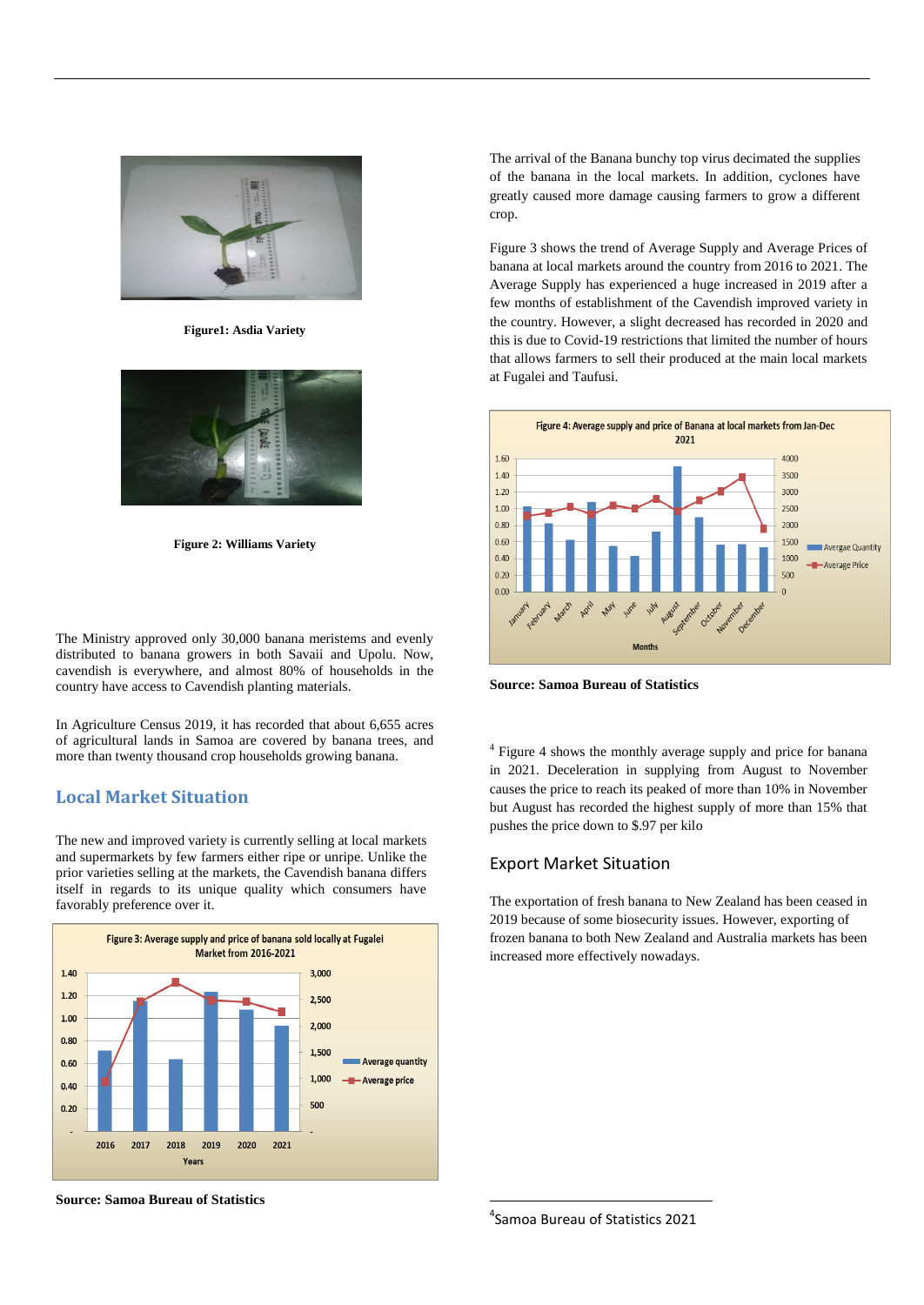

Figure 5 above indicates that 2019 has the highest volume of frozen banana being exported of more than eighty thousands kilograms of fresh banana exported overseas. It is a big increase of more than fifty percent compared to 2018, however a huge dropped was experienced in 2020 of more than sixty percent when Covid-19 strikes in late 2019 and limited the number of shipments going overseas for export products in the whole of 2020.

#### **Export Process**

The Shipment will spend five days in transit before clearing New Zealand customs and landing in the hands of distributor who will transport them to their local retailers. Table 2 below shows the average retail price of 1 kilogram of frozen banana in New Zealand.

#### **Table 2.**

| Product       | Unit | Price SNZ |
|---------------|------|-----------|
| Frozen Banana | 1 kg | \$6.00    |

#### **Source: NZ Statistics**

As mentioned above Australia has also opened their markets for Samoa to export its frozen bananas which is a great opportunity for the country to expand its banana markets.

There is a wide range of competitive frozen banana markets in New Zealand and it's unlikely that Samoa will ever be a major importer of frozen bananas. However, Samoa can manage its banana plantations from pest and diseases to increase production to be able to have consistent and stability on their supplies exported in the future.

There is a possibility for Samoa"s banana industry to revive back since there is now potential for the locals to grow them; new and improved varieties has established, shipments has been exported to New Zealand markets and with commitment and effort to put in, to ensure production availability.

## **Pests and Diseases Control**

 **Banana bunchy top virus**-is the most devastating disease of the bananas all throughout the period since planting until now. The infested stool will be sprayed

with an insecticide (tridex) to kill the aphids then removed the whole banana stool.

- **Black leak streak or black sigatoka** this banana disease is caused by fungus *micosphaerellafijinesis*. Therefore, it is important to apply good management practices to maintain good bananas and avoid being affected to fungus. Removing of old leaves and spraying fungicides on banana plants.
- **Banana flower injection** scab moths and thrips were the most devastating pests on banana flowers as a result of poor and unmarketable bunches. All emerged flowers should be daily injected with a tridex insecticide. As a result, will produce clean and good bunch.
- **Bunch clearing** before the banana started flowering, it is necessary to clear all materials such as leaves that can become contact with it during its development causing damage. A sharp knife or cutting tools on pole can remove unwanted materials from contacting the bunch and this should be done daily.